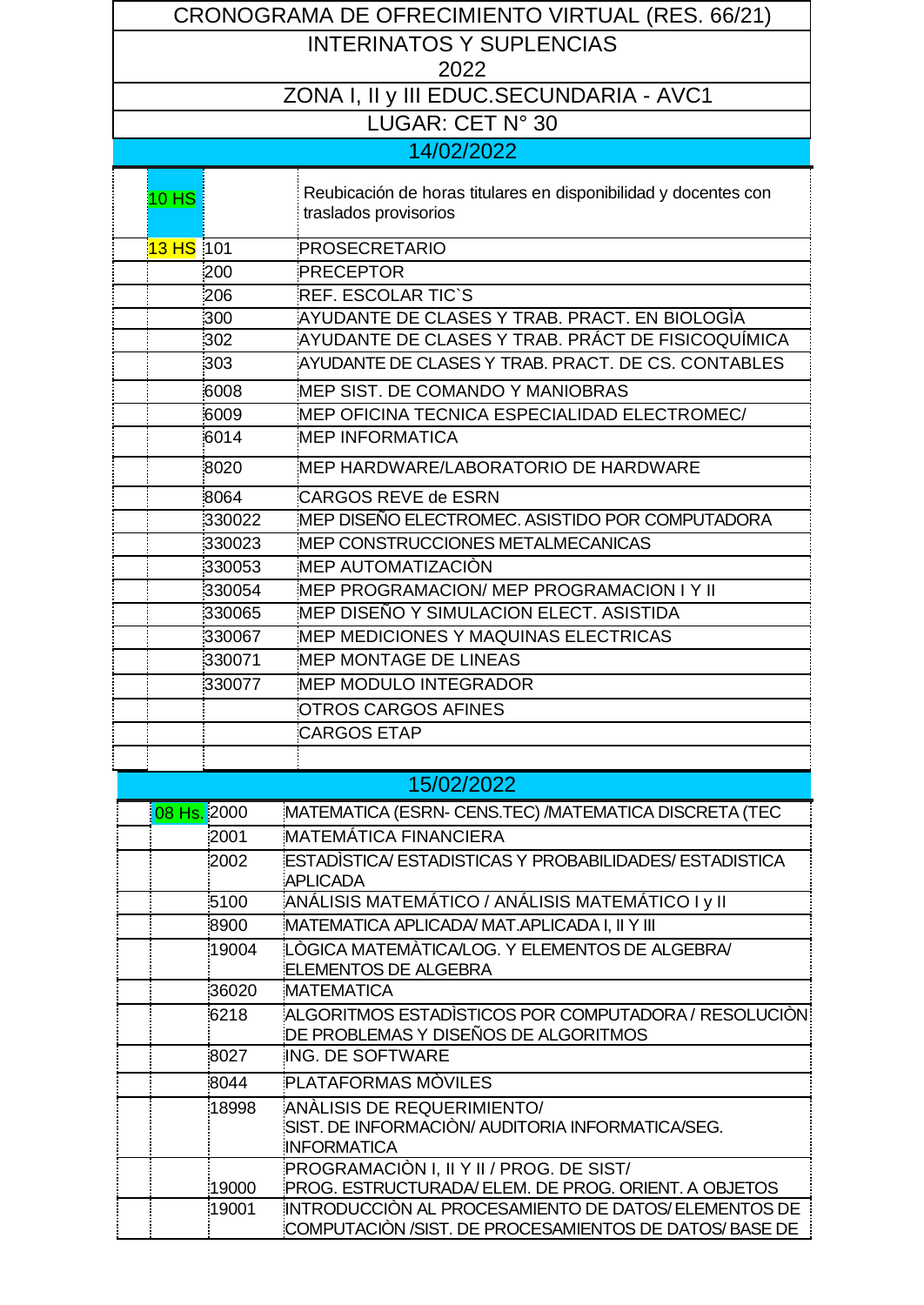|              |        | <b>DATOS</b>                                                                                                                                                                                                  |
|--------------|--------|---------------------------------------------------------------------------------------------------------------------------------------------------------------------------------------------------------------|
|              | 19005  | INTRODUCCIÓN A LA INFORMATICA/ ORGANIZACIÓN DE<br>COMPUTADORAS                                                                                                                                                |
|              | 36009  | TECN SIST INFORMÁTICOS / APLICACIONES INFORMÁTICAS:<br>DESARROLLO DE LAS TICS / TECN DE LA CONECTIVIDAD 0                                                                                                     |
|              | 330040 | EMPRENDIMIENTOS/<br>DESARROLLO DE MICROEMPRENDIMIENTOS                                                                                                                                                        |
|              | 330075 | <b>TECNICAS DIGITALES I Y II</b>                                                                                                                                                                              |
|              |        |                                                                                                                                                                                                               |
| 13,30<br>HS. | 600    | ADMINISTRACIÓN DE EMPRESAS                                                                                                                                                                                    |
|              | 800    | CONTABILIDAD/ CONTABILIDAD PRACTICA/CONTABILIDAD GRAL./<br>TEC. Y PRAC. CONTABLE/ED. PRAC. CONTABLE/COSTOS/ COSTOS:<br>Y PRESUPUESTOS                                                                         |
|              | 1000   | ECONOMÌA /ECONOMIA POLÌTICA/ MICRO ECONOMIA/ MACRO<br>ECONOMIA                                                                                                                                                |
|              | 1200   | FINANZAS                                                                                                                                                                                                      |
|              | 1800   | LEG. Y PRACTICA IMPOSITIVA                                                                                                                                                                                    |
|              | 2100   | PRAC. DE LEGISLACIÓN LABORAL. ADM. DE PERS. Y<br>PRACT. LEG. LAB.                                                                                                                                             |
|              | 2400   | MECANOGRAFIA / TEC. MERCANTIL                                                                                                                                                                                 |
|              | 5415   | LEGISLACIÓN DE LA CONSTRUCCIÓN                                                                                                                                                                                |
|              | 5801   | LEGISLACIÓN LABORAL/ LEG. LAB Y SEGURIDAD INDUSTRIAL/<br>LEG. GRAL Y LABORAL                                                                                                                                  |
|              | 5900   | LEG. DEL TRABAJO /LEG. LABORAL                                                                                                                                                                                |
|              | 36022  | ECONOMIA / T. DE ECON Y SOC/PRINC. DE ECONOMIA DE ECON Y<br>ADM. /ECON. SOC Y SOLID/GEST. DE PIMES Y COOP/ PROBL.<br>ECON. CONTEM./T.PRAC. COMUNIC./ESPACION INTERDIS. CS SOC<br>Y HUM. (BACH EN ECOM Y ADM.) |
|              |        | OTROS CARGOS/ASIGNATURAS AFINES                                                                                                                                                                               |
|              |        | 16/02/2022                                                                                                                                                                                                    |
| 08 Hs. 700   |        | BIOLOGIA (ESRN- CENS-TEC)/CS. BIOLOGICAS/ANATOMIA/<br>FISIOLOGIA                                                                                                                                              |
|              | 702    | <b>EDUCACION PARA LA SALUD</b>                                                                                                                                                                                |
|              | 8028   | PROBLEMATICAS AMBIENTALES                                                                                                                                                                                     |
|              | 30012  | CS. DE LA TIERRA I Y II / CS. TECNOLOGIA, SOCIEDAD, AMBIENTE<br>Y VALORES                                                                                                                                     |
|              | 36002  | <b>BIOLOGÍA-BACH CIAS NATURALES</b>                                                                                                                                                                           |
|              | 330014 | <b>HABITAT Y MEDIO AMBIENTE</b>                                                                                                                                                                               |
|              | 1300   | FISICA (ESRN- CENS- TEC- CCT)                                                                                                                                                                                 |
|              | 36000  | FISICA/FCA. AMBIENTAL/TALLER PROB. COMPLEJAS/TALLER<br>TRABAJOS CIENTIFICOS/TALLER MULTIDISCIPLINARIO/ CS. TEC.<br>SOCIEDAD AMBIENTES Y VALORES (BACH. - BACH CS.<br>NATURALES)                               |
|              | 2300   | QUÍMICA (ESRN-CENS-TEC) /QUÌMICA ORGÀNICA (TEC. AGROP)<br>QUÍMICA II (TEC- QUIM)                                                                                                                              |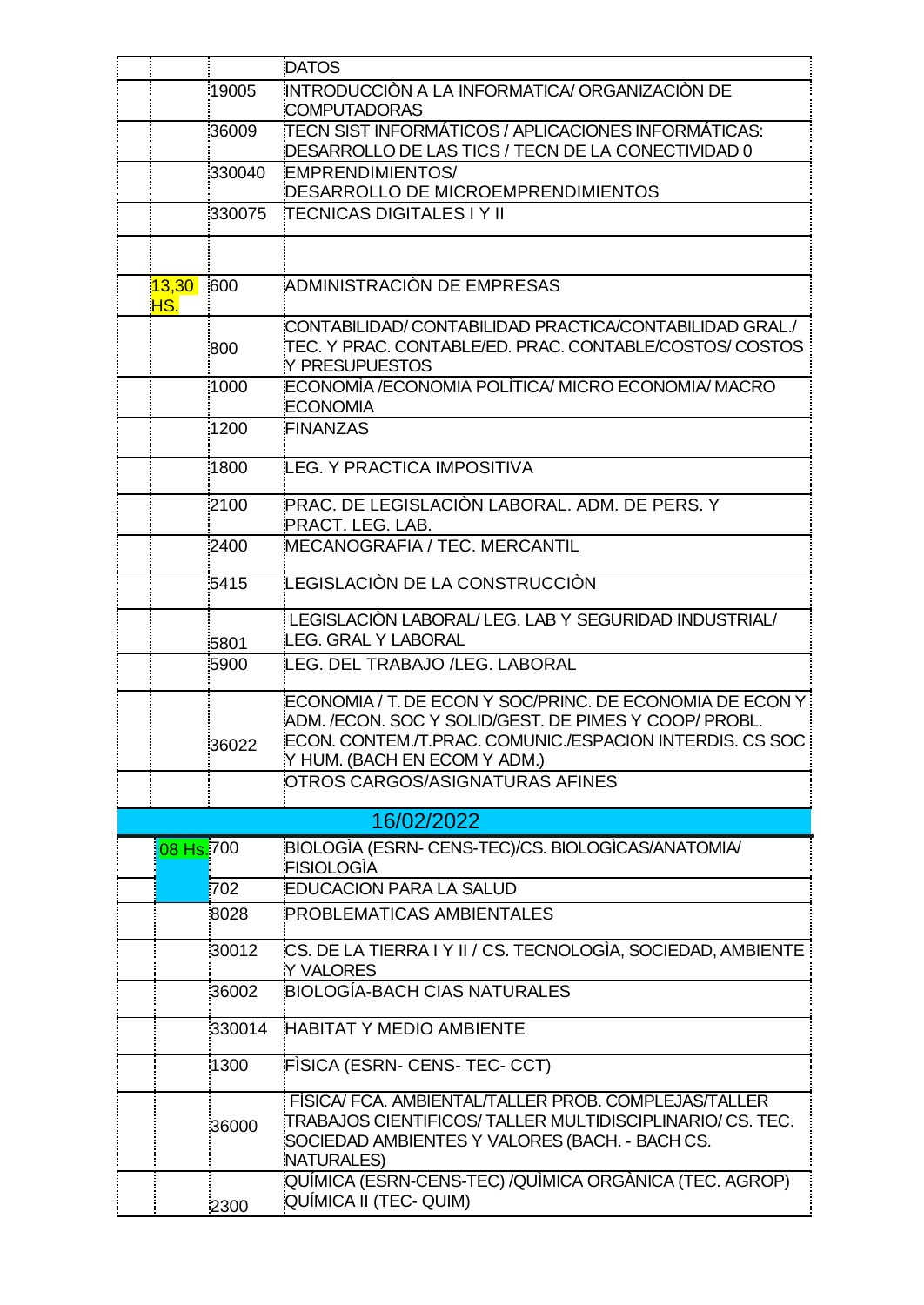| 36001<br>:QUÍMICA/ QUIMICA AMBIENTAL/ TALLER PROBL. COMPLEJAS/                                         |  |
|--------------------------------------------------------------------------------------------------------|--|
| <b>TALLER TRABAJOS CIENTIFICOS</b>                                                                     |  |
| FÌSICO QUÌMICA - CS. FISICO -QCA/ ELEMENTOS DE FCA.<br>4200<br>QUÌMICA                                 |  |
| LENG. Y LIT. (ESRN-TEC)/CASTELLANO (CCT)/ LENGUA:<br>13,30                                             |  |
| CASTELLANO Y LIT (BACH. DE ADULTOS)/COMPRESIÒN DE<br>1900<br>Hs.<br><b>TEXTOS DE LA ESPECIALIDAD</b>   |  |
| C.O.E / EXP.ORAL Y ESCRITA(CENS- CET)/ LENGUAJE Y<br>1901<br>COMUNICACIÓN CORPORATIVA                  |  |
| TECNICAS DE LA COMUNICACIÓN<br>1905                                                                    |  |
| SEGUNDAS LENGUAS: INGLES/LENGUA EXTRANJERA/IDIOMA<br>1702<br>EXTRANJERO/INGLÈS TÈCNICO/INGLÈS (CEPJA)  |  |
| LENGUA Y CULTURA II - FRANCÉS ESRN<br>36012                                                            |  |
| OTROS CARGOS/ASIGNATURAS AFINES                                                                        |  |
| 17/02/2022                                                                                             |  |
| 08 Hs. 900<br>DERECHO / DERECHO ADMINISTRATIVO/INT. AL DERECHO                                         |  |
| 905<br><b>DERECHO CIVIL Y COMERCIAL</b>                                                                |  |
| CIUDADANIA/ ED. CÌVICA/ED. PARA LA CIUDADANIA/FOR.<br>1100<br>MORAL CIVICA/DDHH/CONSTRUCCIÓN CIUDADANA |  |
| 8040<br><b>EDUCACION PARA LA CIUDADANIA</b>                                                            |  |
| GEOGRAFÌA (ESRN-CENS-TEC)/<br>1400<br>GEOGRAFIA ARGENTINA(CENS)/ GEOGRAFIA ECONÒMICA                   |  |
| HISTORIA (ESRN-CENS-CET)/ HIST. SOCIAL Y ECONÒMICA<br>1500                                             |  |
| HIST. POLITICA RECIENTE I Y II (TEC PROG.)<br>1603                                                     |  |
| 330015<br><b>HIST. DE LA ARQUITECTURA</b>                                                              |  |
| PSICOLOGIA / PSICOLOGIA GRAL Y SOCIAL/<br>2200<br>PSICOLOGIA GENERAL (CENS- TEC. INFO)                 |  |
| <b>RELACIONES HUMANAS</b><br>5400                                                                      |  |
| CULTURA GENERAL<br>8800                                                                                |  |
| FILOSOFIA<br>36008                                                                                     |  |
| FILOSOFIA (ESRN-TEC)<br>37000                                                                          |  |
| <b>TRABAJO Y PENSAMIENTOS CRÍTICOS</b><br>330012                                                       |  |
|                                                                                                        |  |
| MÚSICA<br>13,30<br>2601<br><u>Hs.</u>                                                                  |  |
| 3100<br>ARTES VISUALES                                                                                 |  |
| 36006<br>ARTES VISUALES                                                                                |  |
| 3705<br>Taller de Comunicación Guión /Comunicación y turismo/<br>Comunicación y Medios (ESRN)          |  |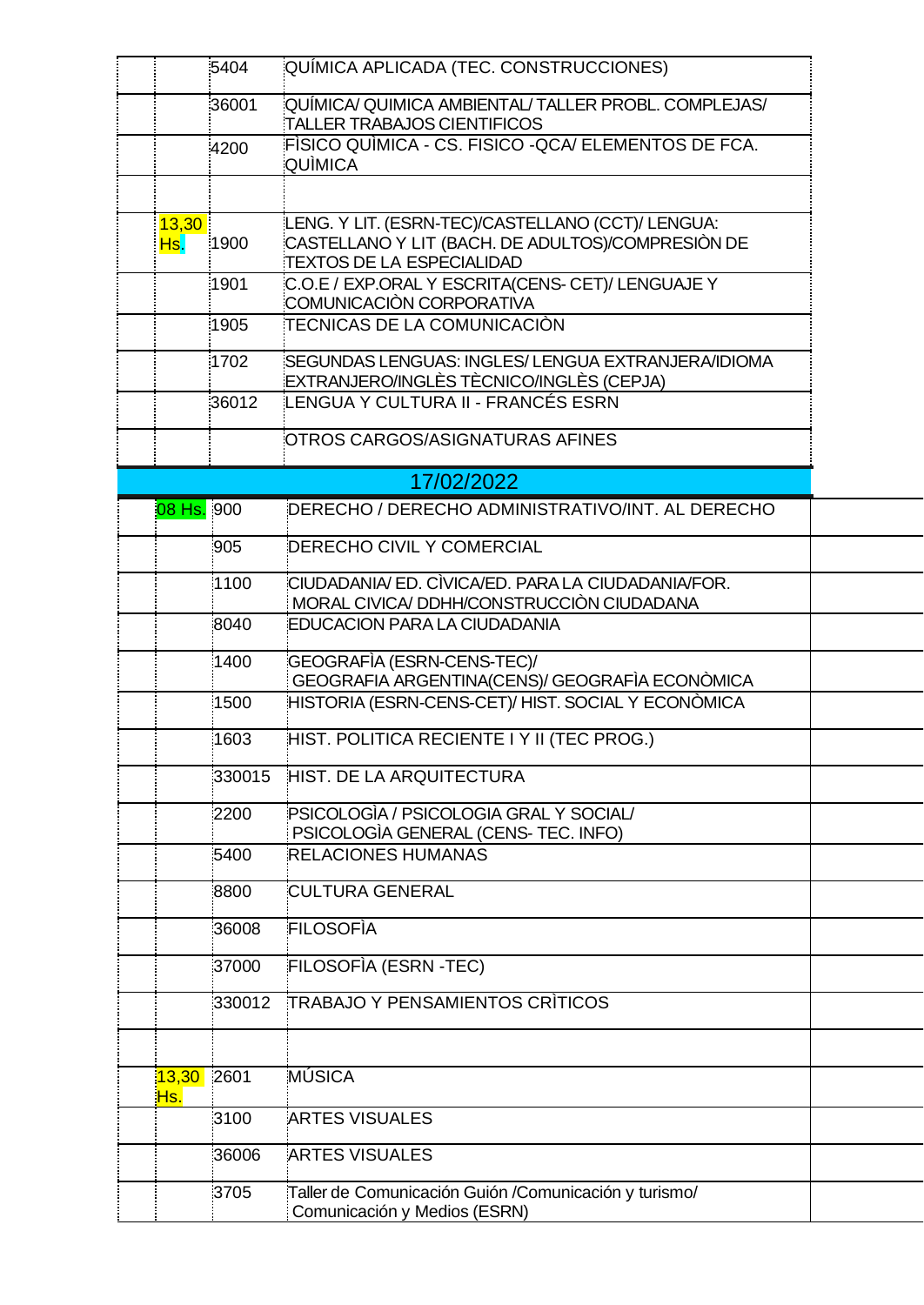|             | 20006            | <b>EXPRESIÓN VISUAL Y GRÁFICA</b>                                                                                                     |  |
|-------------|------------------|---------------------------------------------------------------------------------------------------------------------------------------|--|
|             | 30003            | ED. ARTISTICA (Teatro Esc. Tec.)                                                                                                      |  |
|             | 37001            | TEATRO/TALLER DE LENGUAJES ARTISTICOS                                                                                                 |  |
|             | 2700             | <b>EDUC. FÍSICA</b>                                                                                                                   |  |
|             |                  | OTROS CARGOS/ASIGNATURAS AFINES                                                                                                       |  |
|             |                  |                                                                                                                                       |  |
|             |                  |                                                                                                                                       |  |
|             |                  | 18/02/2022                                                                                                                            |  |
|             | 5000             | DIBUJO / DIBUJO TÉCNICO                                                                                                               |  |
| <b>08HS</b> | $\frac{1}{5408}$ | DIBUJO MÁQUINAS / DIBUJO Y ELEMENTOS DE MÁQUINAS                                                                                      |  |
|             | 5402             | MATERIALES DE LA CONSTRUCCIÓN                                                                                                         |  |
|             | 5405             | PROYECTO                                                                                                                              |  |
|             | 5417             | TRABAJO PRACTICO. CÀLCULO                                                                                                             |  |
|             |                  | DE ESTRUCTURAS (TECNICAS CONSTRUCCIONES)                                                                                              |  |
|             | 5418             | TRABAJOS PRÁCTICOS ESTATICA Y RESISTENCIA DE LOS<br><b>MATERIALES</b>                                                                 |  |
|             | 5500             | ELECTRÒNICA/ ELECTRONICA GRAL./ ELECTRÒNICA I Y II /<br>ELECTRÒNICA INDUSTRIAL/ ELECTRÒNICA APLICADA/ SISTEMAS<br><b>ELECTRONICOS</b> |  |
|             | 5600             | ELECTROTECNIA / ELECTROTECNIA I Y II                                                                                                  |  |
|             | 5601             | INSTALACIONES ELECTRICAS                                                                                                              |  |
|             | 5602             | LABORATORIO DE MEDICIONES ELECTRICAS/ LAB. MED.<br><b>ELECTRICAS Y ELECTRÒNICAS</b>                                                   |  |
|             | 5603             | MAQUINAS ELECTRICAS Y ENSAYOS / MAQUINAS E INSTALACIONES<br><b>ELECTRICAS</b>                                                         |  |
|             | 5701             | <b>EQUIPOS Y APARATOS</b>                                                                                                             |  |
|             | 5702             | <b>ESTATICA Y RESISTENCIA DE LOS MATERIALES</b>                                                                                       |  |
|             | 5703             | INSTALACIONES INDUSTRIALES/INSTALACIONES<br><b>ELECTROMECANICAS</b>                                                                   |  |
|             | 5704             | <b>LAB DE ENSAYOS INDUSTRIALES</b>                                                                                                    |  |
|             | 5706             | MECANICA TÈCNICA                                                                                                                      |  |
|             | 5709             | TECNOLOGIA DE FABRICACIÓN                                                                                                             |  |
|             | 5800             | <b>SEGURIDAD E HIGIENE</b>                                                                                                            |  |
|             | 5802             | ORGANIZACIÓN Y CONTROL INDUSTRIAL                                                                                                     |  |
|             |                  | SISTEMA DE CONTROL                                                                                                                    |  |
|             | 5903             | METALURGIA Y MATERIALES PARA LA CONSTRUCCIÓN MECÁNICAMETALURGIA                                                                       |  |
|             | 5904             | MANTENIMIENTO Y REPARACION DE EQUIPOS/<br>MANTENIMIENTO DE EQUIPOS (TEC ELECTROM.)                                                    |  |
|             | 5905             | HIDRÁULICA Y MÁQUINAS HIDRÁULICAS                                                                                                     |  |
|             | 5906             | LAB. ENSAYO MÁQUINAS Y MOTORES (ESP MECÁNICA)/ ENSAYO DE MÁQUINAS `<br><b>MOTORES</b>                                                 |  |
|             | 6205             | .<br>ORGANIZACIÒN INDUSTRIAL I Y II / ORGANIZACIÒN INDUSTRIAL                                                                         |  |
|             | 8500             | TALLER (ELECT. CCT)                                                                                                                   |  |
|             | 8501             | TECNOLOGIA (ELECT. CCT)                                                                                                               |  |
|             | 8503             | PROY. COMPUTO Y PRESUPUESTO / REFRIG.                                                                                                 |  |
|             | 8504             | PROYECTO COMPUTO Y PRESUPUESTO/ INSTALADOR GASISTA -SANITARISTA                                                                       |  |